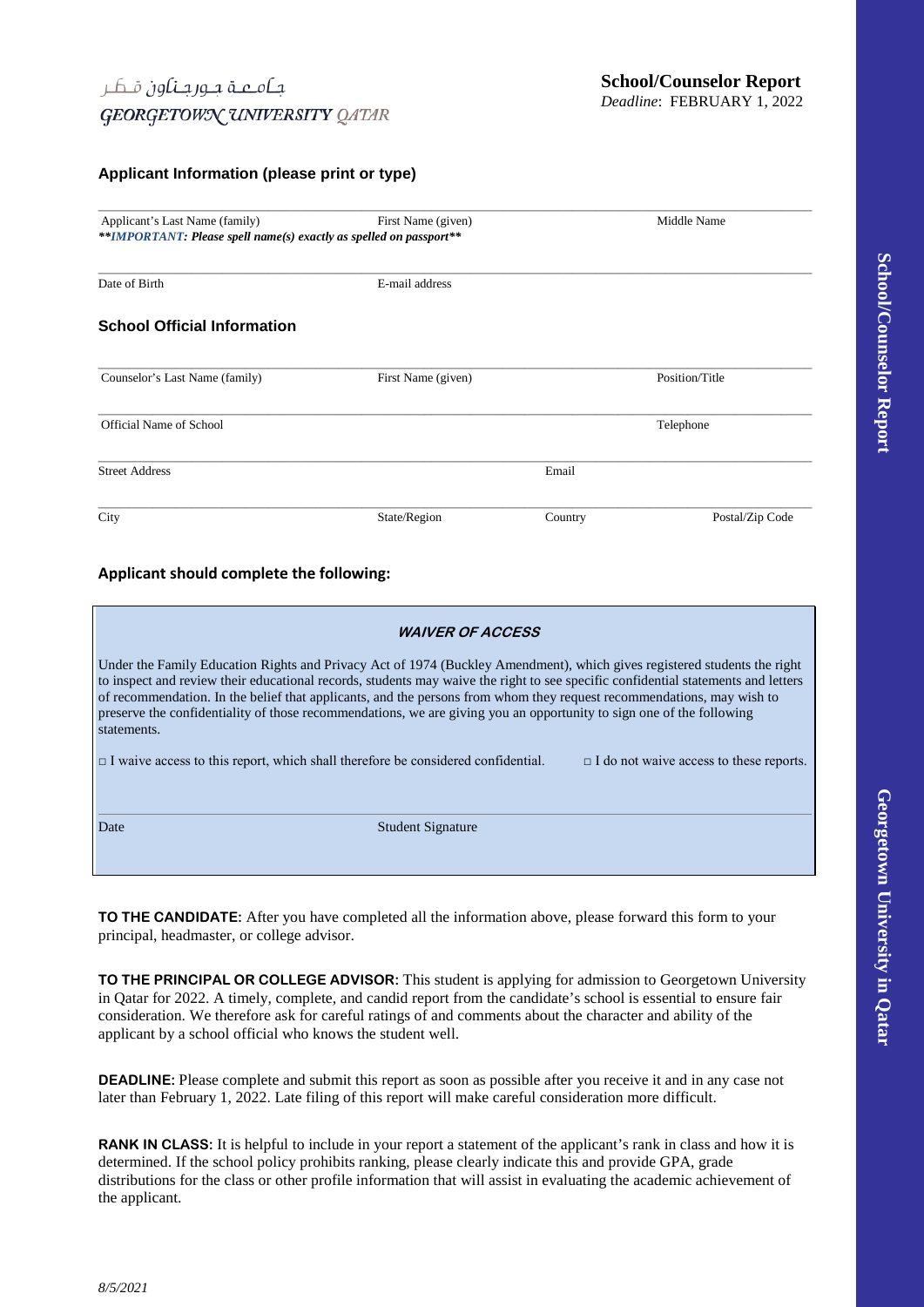**THE TRANSCRIPT:** A transcript (grade report) is required, *for all the high school years the candidate has been a student at your school*. You may send us any legible transcript form which your school currently uses. The transcript should provide at least information about courses taken, year taken, grades, courses failed or repeated, courses currently in progress, honors, accelerated and Advanced Placement courses or sections, a brief explanation of your grading system, test results (such as PSAT/NMSQT, IGCSE, GCSE, Thanawiyya Amma, SAT R, ACT, TOEFL, and / or IQ), Rank in Class, and Cumulative GPA. *Original transcripts – as well as official English translations, if necessary – must be submitted, directly from the school, in sealed envelopes.* 

#### **We require Statement of Results/Certificates for all externally administered exams that have been completed by the student - including IGCSE/O-levels, A/S and A-level subjects.**

**MAILING INSTRUCTIONS:** Please return the completed form to: Admissions Office, Georgetown University in Qatar, P.O. Box 23689, Georgetown Building, Education City, Doha, STATE OF QATAR

# **Academics**

Class Rank \_\_\_\_\_\_\_\_\_\_\_\_\_\_\_ Class Size \_\_\_\_\_\_\_\_\_\_\_\_\_\_\_

If precise rank is not available, please indicate rank to the nearest decile (*e.g., student is in top 10, top 20, etc. students*) \_\_\_\_\_\_\_\_\_\_\_\_\_\_\_.

| Candidate's grade point average (GPA) | covering the period from __ |                             |  |  |
|---------------------------------------|-----------------------------|-----------------------------|--|--|
|                                       |                             | (month, year) (month, year) |  |  |

Is the GPA weighted  $\Box$  or unweighted  $\Box$ ?

What is the highest grade point average  $(GPA)$  in the applicant's class?

|                       | In comparison with other college preparatory students at your school, the applicant's course selections are: |                                 |                      |
|-----------------------|--------------------------------------------------------------------------------------------------------------|---------------------------------|----------------------|
| $\Box$ Most demanding | $\Box$ Very demanding                                                                                        | $\Box$ Demanding $\Box$ Average | $\Box$ Below average |

# **Evaluation**

How long have you know the application, and in what context?

Has the applicant ever been found responsible for a disciplinary violation at your school from the 9<sup>th</sup> grade forward, whether related to academic misconduct or behavioral misconduct that resulted in a disciplinary action? These actions could include, but are not limited to: probation, suspension, removal, dismissal, or expulsion from your institution.

**\_\_\_\_\_\_\_\_\_\_\_\_\_\_\_\_\_\_\_\_\_\_\_\_\_\_\_\_\_\_\_\_\_\_\_\_\_\_\_\_\_\_\_\_\_\_\_\_\_\_\_\_\_\_\_\_\_\_\_\_\_\_\_\_\_\_\_\_\_\_\_\_\_\_\_\_ \_\_\_\_\_\_\_\_\_\_\_\_\_\_\_\_\_\_\_\_\_\_\_\_\_\_\_\_\_\_\_\_\_\_\_\_\_\_\_\_\_\_\_\_\_\_\_\_\_\_\_\_\_\_\_\_\_\_\_\_\_\_\_\_\_\_\_\_\_\_\_\_\_\_\_\_**

\_\_\_\_\_\_\_\_\_\_\_\_\_\_\_\_\_\_\_\_\_\_\_\_\_\_\_\_\_\_\_\_\_\_\_\_\_\_\_\_\_\_\_\_\_\_\_\_\_\_\_\_\_\_\_\_\_\_\_\_\_\_\_\_\_\_\_\_\_\_\_\_\_\_\_\_ \_\_\_\_\_\_\_\_\_\_\_\_\_\_\_\_\_\_\_\_\_\_\_\_\_\_\_\_\_\_\_\_\_\_\_\_\_\_\_\_\_\_\_\_\_\_\_\_\_\_\_\_\_\_\_\_\_\_\_\_\_\_\_\_\_\_\_\_\_\_\_\_\_\_\_\_

| $\sqcap$ Yes                                                                               | $\Box$ No | $\Box$ School policy prevents me from responding |  |  |  |  |
|--------------------------------------------------------------------------------------------|-----------|--------------------------------------------------|--|--|--|--|
| If Yes, please provide the approximate date of each incident and explain the circumstances |           |                                                  |  |  |  |  |

To your knowledge, has the applicant ever been adjudicated guilty or convicted of a misdemeanor, felony, or other crime? Please note: You are not required to answer yes to this question if the criminal adjudication or conviction has been expunged, sealed, annulled, pardoned, destroyed, erased, impounded, or otherwise ordered to be kept confidential by a court.  $\square$  Yes  $\square$  No  $\square$  School policy prevents me from responding If Yes, p**lease provide the approximate date of each incident and explain the circumstances**

**\_\_\_\_\_\_\_\_\_\_\_\_\_\_\_\_\_\_\_\_\_\_\_\_\_\_\_\_\_\_\_\_\_\_\_\_\_\_\_\_\_\_\_\_\_\_\_\_\_\_\_\_\_\_\_\_\_\_\_\_\_\_\_\_\_\_\_\_\_\_\_\_\_\_\_\_\_\_\_\_\_\_\_\_\_\_\_\_\_\_\_\_\_\_\_\_\_\_\_\_\_\_ \_\_\_\_\_\_\_\_\_\_\_\_\_\_\_\_\_\_\_\_\_\_\_\_\_\_\_\_\_\_\_\_\_\_\_\_\_\_\_\_\_\_\_\_\_\_\_\_\_\_\_\_\_\_\_\_\_\_\_\_\_\_\_\_\_\_\_\_\_\_\_\_\_\_\_\_ \_\_\_\_\_\_\_\_\_\_\_\_\_\_\_\_\_\_\_\_\_\_\_\_\_\_\_\_\_\_\_\_\_\_\_\_\_\_\_\_\_\_\_\_\_\_\_\_\_\_\_\_\_\_\_\_\_\_\_\_\_\_\_\_\_\_\_\_\_\_\_\_\_\_\_\_**